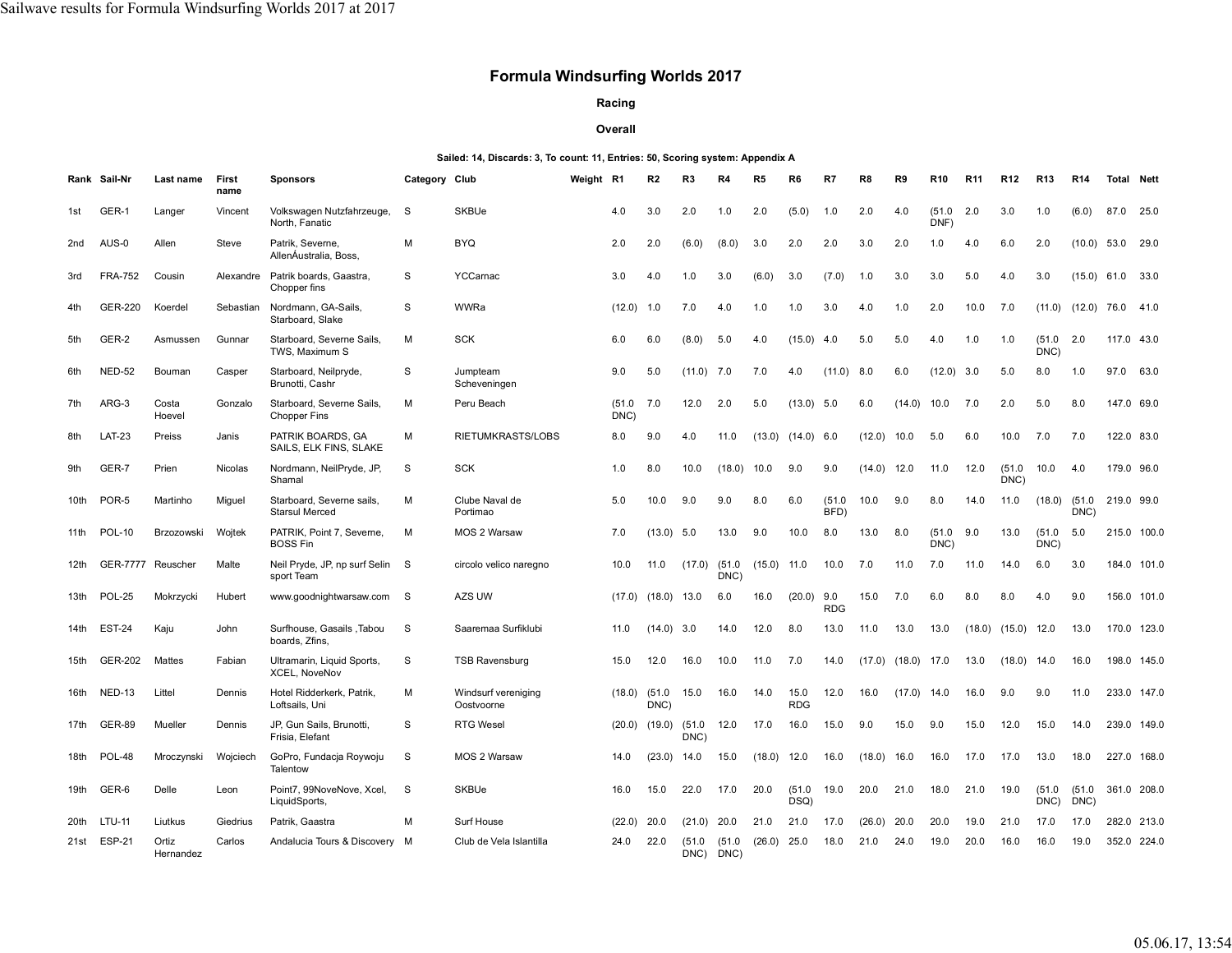|      | Rank Sail-Nr      | Last name         | First<br>name      | <b>Sponsors</b>                               | Category Club |                                | Weight R1     |                | R2                                                      | R3             | R4                  | R5                     | R6                 |                    |                    | R9                 | <b>R10</b>         | R11                | R <sub>12</sub>    | R <sub>13</sub>    | R14                | Total | Nett        |
|------|-------------------|-------------------|--------------------|-----------------------------------------------|---------------|--------------------------------|---------------|----------------|---------------------------------------------------------|----------------|---------------------|------------------------|--------------------|--------------------|--------------------|--------------------|--------------------|--------------------|--------------------|--------------------|--------------------|-------|-------------|
| 22nd | SWE-8             | Sjöstedt          | Ulf                |                                               | <b>GM</b>     | <b>BJK</b>                     |               | 13.0           | 16.0                                                    | (51.0)<br>DNC) | 21.0                | (25.0)                 | 19.0               | 23.0               | 22.0               | 22.0               | 22.0               | (28.0)             | 25.0               | 21.0               | 21.0               |       | 329.0 225.0 |
| 23rd | <b>LTU-789</b>    | <b>Moliusis</b>   | Arvydas            | laselis                                       | <b>GM</b>     | ASaMeMas                       |               | 19.0           | 17.0                                                    | (51.0)<br>DNC) | (27.0)              | 19.0                   | (23.0)             | 20.0               | 23.0               | 23.0               | 21.0               | 22.0               | 23.0               | 19.0               | 20.0               |       | 327.0 226.0 |
| 24th | <b>GER-95</b>     | Moeller           | Jens               | JP, Neilpryde, NP Wetsuits,<br><b>HYC</b>     | -S            | <b>HYC</b>                     |               | 25.0           | 24.0                                                    | 19.0           | 22.0                | $(27.0)$ 17.0          |                    | 22.0               | 24.0               | (26.0)             | 23.0               | (26.0)             | 24.0               | 20.0               | 22.0               |       | 321.0 242.0 |
| 25th | <b>GER-18</b>     | Pockrandt         | Julien             | BESHORE, Challengersails, Y<br>99Novenove, CI |               | RYC Rostocker Yacht<br>Club    |               | (26.0)         | (25.0)                                                  | 18.0           | 19.0                | 23.0                   | 22.0               | (25.0)             | 25.0               | 25.0               | 25.0               | 24.0               | 22.0               | 24.0               | 23.0               |       | 326.0 250.0 |
| 26th | <b>GER-277</b>    | Becker            | Michele<br>Antoine | GA-Sails, Tabou, Carl<br>Rehder Versicherun   | Y             | <b>FKK</b>                     |               | 23.0           | 26.0                                                    | 20.0           | 23.0                | 22.0                   | 24.0               | (28.0)             | (28.0)             | $(27.0)$ 24.0      |                    | 23.0               | 20.0               | 23.0               | 24.0               |       | 335.0 252.0 |
| 27th | FIN-2             | Gronqvist         | Joel               | Kalamesta Freshfish, Twind. S<br>Patrik. Loft |               | <b>HSS</b>                     |               | 21.0           | 21.0                                                    | (51.0)<br>DNC) | 26.0                | 24.0                   | 18.0               | 21.0               | 19.0               | 19.0               | 15.0               | (51.0)<br>DNC)     | (51.0)<br>DNC)     | 51.0<br><b>DNC</b> | 51.0<br><b>DNC</b> |       | 439.0 286.0 |
| 28th | <b>LAT-188</b>    | <b>Dzirnieks</b>  | Martins            | <b>LZS</b>                                    | Y             | Ridzene                        |               | (35.0)         | (33.0)                                                  | 23.0           | 25.0                | 28.0                   | 27.0               | 26.0               | 31.0               | 29.0               | (32.0)             | 27.0               | 29.0               | 25.0               | 26.0               |       | 396.0 296.0 |
| 29th | ITA-636           | Pasquini          | Roberto            | <b>Challenger Sails</b>                       | S             | Adriatico Wind Club<br>Ravenna |               | $(33.0)$ 30.0  |                                                         | (51.0)<br>BFD) | 30.0                | 31.0                   | (51.0)<br>DNC)     | 29.0               | 27.0               | 28.0               | 26.0               | 25.0               | 26.0               | 22.0               | 25.0               |       | 434.0 299.0 |
| 30th | <b>GER-740</b>    | Kroll             | Finn               | Shisha Mode                                   | Y             | <b>SCK</b>                     | $LW -$<br>74  | 34.0           | 29.0                                                    | (51.0)<br>DNC) | (51.0<br>DNC)       | 29.0                   | 29.0               | 31.0               | (35.0)             | 31.0               | 31.0               | 32.0               | 27.0               | 26.0               | 28.0               |       | 464.0 327.0 |
| 31st | <b>GER-707</b>    | Paustian          | Kai                | Starboard, Severne, Klinik<br>Flechsig, Dac   | Y             | <b>FWVK</b>                    |               | $(37.0)$ 37.0  |                                                         | (51.0)<br>DNC) | 29.0                | 32.0                   | 30.0               | (51.0)<br>DSQ)     | 30.0               | 37.0               | 33.0               | 29.0               | 31.0               | 27.0               | 27.0               |       | 481.0 342.0 |
| 32nd | <b>GER-59</b>     | Bongartz          | Oliver             | Fanatic, North Sails                          | М             | <b>SC Kiel</b>                 |               | 30.0           | 28.0                                                    | 27.0           | (51.0)<br>DNC)      | 33.0                   | 28.0               | 24.0               | 29.0               | 30.0               | 27.0               | (51.0)<br>DNC)     | (51.0)<br>DNC)     | 51.0<br><b>DNC</b> | 51.0<br><b>DNC</b> |       | 511.0 358.0 |
| 33rd | GER-130           | Poggemann Tim     |                    | Gun Sails, Patrik, XCEL,<br>Maui Ultra Fins   | S             | <b>RSCC</b>                    |               | (51.0)<br>DNC) | 38.0                                                    | 26.0           | 32.0                | (51.0)<br>DNC)         | (51.0)<br>DNC)     | 30.0               | 32.0               | 33.0               | 29.0               | 31.0               | 30.0               | 51.0<br><b>DNC</b> | 51.0<br><b>DNC</b> |       | 536.0 383.0 |
| 34th | POL-9             | Klimaszyk         | Jan                | Fabryka Formy Suchy Las,<br>Pit Bull West C   | S             | <b>ZLKS Poznan</b>             |               | 31.0           | 31.0                                                    | 25.0           | 28.0                | (51.0)<br>DNC)         | (51.0<br>DNC)      | 34.0               | 33.0               | 32.0               | 30.0               | (51.0)<br>DNC)     | 51.0<br><b>DNC</b> | 51.0<br><b>DNC</b> | 51.0<br><b>DNC</b> |       | 550.0 397.0 |
| 35th | GER-1961          | Timme             | Bernd              | Gaastra                                       | <b>GM</b>     | Kytz                           |               | 36.0           | 36.0                                                    | (51.0)<br>DNC) | (51.0)<br>DNC)      | (51.0)<br>DNC)         | 51.0<br><b>DNC</b> | 35.0               | 51.0<br><b>DNC</b> | 38.0               | 39.0               | 30.0               | 28.0               | 28.0               | 29.0               |       | 554.0 401.0 |
| 36th | GER-1999 Paustian |                   | Lars               | Starboard, Severne, Maui<br>Jim, Klinik Fle   | Y             | <b>FWVK</b>                    |               | 27.0           | 27.0                                                    | 24.0           | 24.0                | 30.0                   | 26.0               | (51.0)<br>DNC)     | (51.0)<br>DNC)     | (51.0)<br>DNC)     | 51.0<br><b>DNC</b> | 51.0<br><b>DNC</b> | 51.0<br><b>DNC</b> | 51.0<br><b>DNC</b> | 51.0<br><b>DNC</b> |       | 566.0 413.0 |
| 37th | <b>GER-944</b>    | Kuhlmann          | Jonas              | Starboard, Severne, FOS<br>Drink, DK GmbH.    | Y             | TV <sub>B</sub>                | LW -<br>66 kg | 32.0           | 35.0                                                    | (51.0)<br>DNC) | (51.0)<br>DNC)      | (51.0)<br>DNC)         | 51.0<br><b>DNC</b> | 33.0               | 34.0               | 34.0               | 34.0               | 34.0               | 33.0               | 51.0<br><b>DNC</b> | 51.0<br><b>DNC</b> |       | 575.0 422.0 |
| 38th | POL-5             | Janik             | Jakub              | Pit Bull west Coast, Sup<br>Bass              | S             | <b>AZS POZNAN</b>              |               | 29.0           | 34.0                                                    | (51.0)<br>DNC) | 31.0                | (51.0)<br>DNC)         | (51.0)<br>DNC)     | 27.0               | 51.0<br><b>DNC</b> | 35.0               | 28.0               | 51.0<br><b>DNC</b> | 51.0<br><b>DNC</b> | 51.0<br><b>DNC</b> | 51.0<br><b>DNC</b> |       | 592.0 439.0 |
| 39th | GER-199           | Paustian          | Thies              | Starboard, Severne,<br>Dachdeckerei W. Paus   | <b>GM</b>     | <b>FWVK</b>                    |               | (51.0)<br>DNC) | 43.0                                                    | (51.0)<br>DNC) | (51.0)<br>DNC)      | 51.0<br><b>DNC</b>     | 51.0<br><b>DNC</b> | 51.0<br><b>DNC</b> | 51.0<br><b>DNC</b> | 51.0<br><b>DNC</b> | 36.0               | 33.0               | 32.0               | 29.0               | 51.0<br><b>DNC</b> |       | 632.0 479.0 |
| 40th | GER-338           | Deus              | Christoph          | North, Patrik, Sonntag-Fins,<br><b>ION</b>    | S.            | <b>DWSC</b>                    |               | 39.0           | 32.0                                                    | (51.0)<br>DNC) | (51.0<br>DNC)       | (51.0)<br>DNC)         | 51.0<br><b>DNC</b> | 32.0               | 51.0<br><b>DNC</b> | 36.0               | 35.0               | 51.0<br><b>DNC</b> | 51.0<br><b>DNC</b> | 51.0<br><b>DNC</b> | 51.0<br><b>DNC</b> |       | 633.0 480.0 |
| 41st | <b>GER-19</b>     | Ernst             | Valentin           | <b>ATCO</b>                                   | Y             | <b>KYC</b>                     |               | (51.0)<br>DNC) | 44.0                                                    | (51.0)<br>DNC) | (51.0<br>DNC)       | 51.0<br><b>DNC</b>     | 51.0<br><b>DNC</b> | 37.0               | 36.0               | 51.0<br><b>DNC</b> | 38.0               | 51.0<br><b>DNC</b> | 51.0<br><b>DNC</b> | 51.0<br><b>DNC</b> | 51.0<br><b>DNC</b> |       | 665.0 512.0 |
| 41st | <b>GER-87</b>     | Leinen            | Alexander          | Fanatic, North Sails, ION,<br>Reklamewerkst   | S             | <b>FWVK</b>                    |               | 42.0           | 42.0                                                    | (51.0)<br>DNC) | (51.0<br>DNC)       | 34.0                   | (51.0<br>DNC)      | 51.0<br><b>DNC</b> | 51.0<br><b>DNC</b> | 51.0<br><b>DNC</b> | 37.0               | 51.0<br><b>DNC</b> | 51.0<br><b>DNC</b> | 51.0<br><b>DNC</b> | 51.0<br><b>DNC</b> |       | 665.0 512.0 |
|      | 43rd GER-26       | Schott            | Oliver             | Patrik Boards, Sailloft<br>Hamburg            | <b>GM</b>     | Surf Club Kiel                 |               | 28.0           | 41.0                                                    | (51.0)<br>DNC) | (51.0)<br>DNC)      | (51.0)<br>DNC) DNC     | 51.0               | 51.0<br><b>DNC</b> | 51.0<br><b>DNC</b> | 51.0<br><b>DNC</b> | 51.0<br><b>DNC</b> | 51.0<br><b>DNC</b> | 51.0<br><b>DNC</b> | 51.0<br><b>DNC</b> | 51.0<br><b>DNC</b> |       | 681.0 528.0 |
| 44th | SWE-99            | Sorgvist          | Hans               |                                               | GM            | <b>BJK</b>                     |               | 38.0           | 39.0                                                    | (51.0)         | (51.0)<br>DNC) DNC) | (51.0 51.0<br>DNC) DNC |                    | 51.0<br><b>DNC</b> | 51.0<br>DNC        | 51.0<br><b>DNC</b> | 51.0<br><b>DNC</b> | 51.0<br><b>DNC</b> | 51.0<br><b>DNC</b> | 51.0<br><b>DNC</b> | 51.0<br><b>DNC</b> |       | 689.0 536.0 |
| 45th |                   | GER-370 Kurzawski | Andreas            | Simmerstyle, Winheller<br>Prototypes, Patri   | S             | <b>DWSC</b>                    |               | 40.0           | 40.0                                                    | (51.0          | (51.0<br>DNC) DNC)  | (51.0 51.0<br>DNC) DNC |                    | 51.0<br><b>DNC</b> | 51.0<br><b>DNC</b> | 51.0<br><b>DNC</b> | 51.0<br><b>DNC</b> | 51.0<br><b>DNC</b> | 51.0<br><b>DNC</b> | 51.0<br><b>DNC</b> | 51.0<br><b>DNC</b> |       | 692.0 539.0 |
| 46th |                   | GER-701 Langbehn  | Bernd              | Sail and Surf Pelzerhaken.<br>Hannesandfrie   | GM            | <b>DWSC</b>                    |               |                | $(51.0 \t (51.0 \t (51.0 \t 51.0$<br>DNC) DNC) DNC) DNC |                |                     | 51.0<br><b>DNC</b>     | 51.0<br><b>DNC</b> | 36.0               | 51.0<br><b>DNC</b> | 51.0<br><b>DNC</b> | 51.0<br><b>DNC</b> | 51.0<br><b>DNC</b> | 51.0<br>DNC        | 51.0<br>DNC        | 51.0<br><b>DNC</b> |       | 699.0 546.0 |